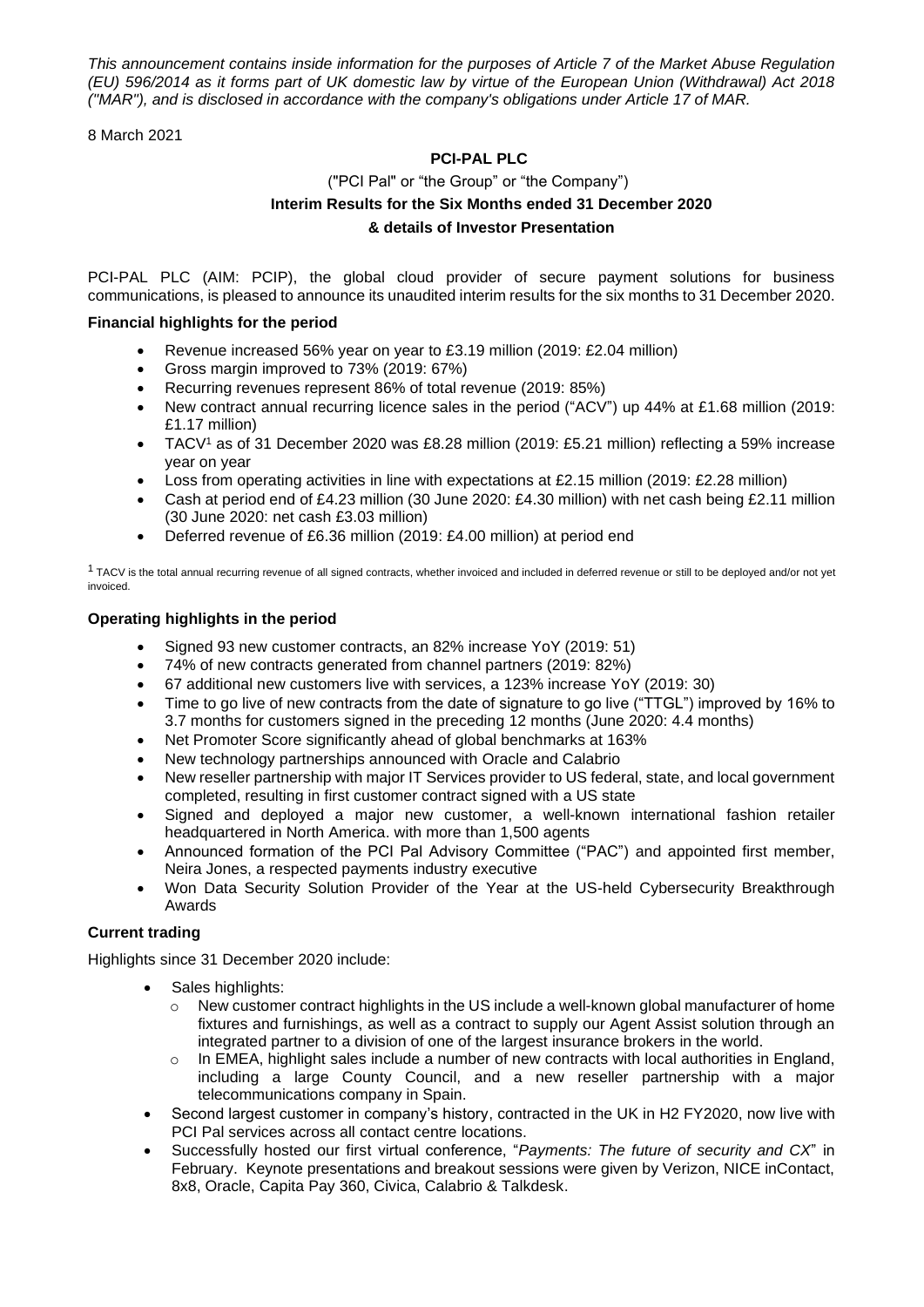• As at the end of February 2021, cash has improved to £4.62 million and net cash, less the outstanding Group's loan facility, was £2.69 million

## **Commenting on the results for the period, James Barham, Chief Executive Officer said:**

"I am delighted with the continued progress and positive momentum being shown by the Group as we report on another strong period of growth and development. The business has taken another substantial step forward with the increased number of contracts signed, expansion of our partner ecosystem, and positive outcomes across all of our key performance metrics.

"Our early adoption of cloud-only services, available globally, as well as our channel partner sales model have seen us benefit from the IT transformation occurring in the business communications market today, with more and more companies moving from on-premise technology to cloud services.

"This continued execution against our plans gives me confidence in the outlook for the Company as we remain on track to achieve our market forecasts for this current financial year. We are well positioned to continue the momentum we are building as we look to capitalise on the undoubted market opportunity for our technology."

# **Analyst Briefing: 9.30 am today, Monday 8 March 2021**

An online briefing for analysts will be hosted by James Barham, Chief Executive, and William Good, Chief Financial Officer, at 9.30 am today, Monday 8 March 2021, to review the results and prospects of the Company. Analysts wishing to attend should contact Walbrook PR on [pcipal@walbrookpr.com](mailto:pcipal@walbrookpr.com) or 020 7933 8780.

# **Investor Presentation: 10.00 am on Thursday 11 March 2021**

The Directors will hold an investor presentation to cover the results and prospects at 10.00 am on Thursday 11 March 2021.

The presentation will be hosted through the digital platform Investor Meet Company. Investors can sign up to Investor Meet Company and add to meet PCI-PAL PLC via the following link [https://www.investormeetcompany.com/pci-pal-plc/register-investor.](https://urldefense.proofpoint.com/v2/url?u=https-3A__www.investormeetcompany.com_pci-2Dpal-2Dplc_register-2Dinvestor&d=DwMGaQ&c=euGZstcaTDllvimEN8b7jXrwqOf-v5A_CdpgnVfiiMM&r=05PHl3GHdShYuaCii2fBRpoqaNr9B1d97X09daeosu0&m=2cbaZ6I4laLZbM7rmMgwZbEMeL2NX7hkjIpg7mqgo34&s=pwrBTMxZzny86eeBmluEYAAy3krXblozKaNUaPXNO7s&e=) For those investors who have already registered and added to meet the Company, they will automatically be invited.

Questions can be submitted pre-event to [pcipal@walbrookpr.com](mailto:pcipal@walbrookpr.com) or in real time during the presentation via the "Ask a Question" function.

### **For further information, please contact:**

| <b>PCI-PAL PLC</b><br>James Barham - Chief Executive Officer<br>William Good - Chief Financial Officer                         | Via Walbrook PR.                                                          |
|--------------------------------------------------------------------------------------------------------------------------------|---------------------------------------------------------------------------|
| finnCap (Nominated Adviser and Broker)<br>Marc Milmo / Simon Hicks (Corporate Finance)<br>Richard Chambers (Corporate Broking) | +44 (0) 20 7227 0500                                                      |
| <b>Walbrook PR</b><br>Tom Cooper/Paul Vann                                                                                     | +44 (0) 20 7933 8780<br>+44 (0) 797 122 1972<br>tom.cooper@walbrookpr.com |

### **About PCI Pal:**

PCI Pal is a leading provider of Software-as-a-Service ("SaaS") solutions that empower companies to take payments from their customers securely, adhere to strict industry governance, and remove their business from the significant risks posed by non-compliance and data loss. Our products secure payments and data in any business communications environment including voice, chat, social, email, and contact centre. We are integrated to, and resold by, some of the worlds' leading business communications vendors, as well as major payment service providers.

The entirety of our product-base is available from our global cloud platform hosted in Amazon Web Services ("AWS"), with regional instances across EMEA, North America, and ANZ. PCI Pal products can be used by any size organisation globally, and we are proud to work with some of the largest and most respected brands in the world.

For more information visit [www.pcipal.com](http://www.pcipal.com/) or follow the team on Linkedin: <https://www.linkedin.com/company/pci-pal/>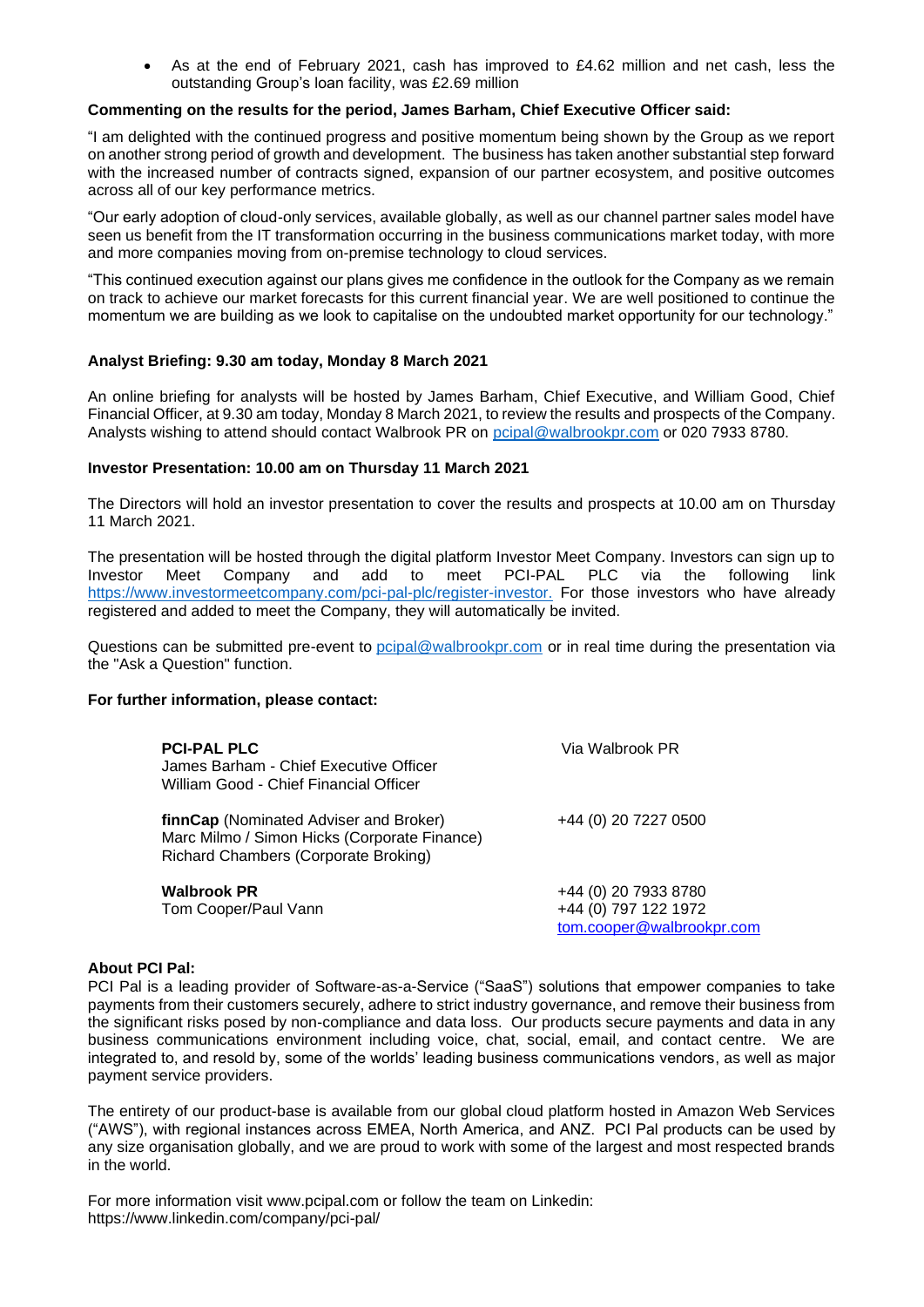## **Chief Executive Officer's Business Review**

# **Introduction**

I am pleased to report that we have made significant progress against all our key growth metrics in the first half of the year as we continue towards our goal to *become the preferred solution provider that organisations turn to globally for achieving payment security and PCI compliance in customer engagement environments*. We have been able to achieve this through our focus on the three strategic pillars that we incorporated into our stated objectives: serving products from a true cloud environment; available globally; with a sales model that leverages the strengths of large and often global channel partners.

We have increased our key growth metric and indicator of future revenues of TACV by 59% year on year to £8.28 million (2019: £5.21 million), and as a result, we have taken a further substantial step forward in reported revenue growth, increasing 56% year on year to £3.19 million (2019: £2.04 million).

It is testament to our channel strategy that we have achieved a further uplift in new customer contracts signed in the period, increasing by 63% year on year to 93 (2019: 57), with 75% of these new customers generated through channel partners. New business ACV signed in the first half increased 44% year on year to £1.68 million (2019: £1.17 million).

### Delivering our growth strategy

Having made a commitment to build a channel sales business, we now have an enviable and growing ecosystem of partners including some of the best-known names in the business communications and payments markets. The contact centre market is by majority made up of small to medium size sites (those with less than 250 agent seats). In the US alone, there are over 37,000 contact centres (93% of all contact centres in the region) with less than 250 seats. Our ability to market, engage, and sell to this majority end of the market, via our channel ecosystem, is critical to realising the scale potential of this business. We are able to successfully sell to any size customer, leveraging our partners existing routes to market to address smaller customers in volume, as well as selling both through partners and direct to the larger enterprise end of the market.

We have continued to be successful in winning these larger, enterprise-level, contact centres in the period, across both the UK and North America. We are also beginning to see positive results of our direct accountbased marketing strategy, which was started at the end of our FY20, with a pleasing increase in the number of strategic deals available to us. By their nature, the timing of these larger deals is more difficult to predict but it is pleasing to see success in winning a number of enterprise-size customers whether through partners or direct through competitive tender processes.

It has been critical for this fast-growing business to balance the immediate needs caused by the onset of the pandemic with continued longer term strategic planning. We are executing on our near term objectives, whilst maintaining strategic growth focus to ensure we realise the longer term opportunities ahead of us. In August, we announced the formation of the PCI Pal Advisory Committee ("PAC"). The objective of the PAC is to provide additional breadth of market and product perspectives to myself and the Board as we seek to capitalise on the various opportunities in front of us. Our first member is Neira Jones, an internationally well-known executive and subject matter expert in payments, fintech, and cybersecurity. Neira brings a wealth of experience and knowledge to our strategic planning resources having held senior positions at Barclaycard, as well as serving on the Board of Advisors for the Payment Card Industry Security Standard Council ("PCI SSC").

# COVID-19

The business has been well positioned to deal with the implications of the onset of the pandemic throughout. Supporting our view that the contact centre market was likely to grow, Contact Babel has confirmed in its recent market reporting that both the US and UK contact centre markets have expanded by 2% and 4% respectively in 2020, the largest single increase in both regions for more than five years.

Our early investment in cloud technology, which has led to our position as the leader in cloud solutions in our market, has been a key component of our capability to deal with the operational changes that occurred during the pandemic, such as the requirement to enable our customers to operate entirely remotely. It also puts us in a position of strength as we seek to capitalise on the on-going IT transformation occurring in the unified communications and contact centre markets today, with companies moving from legacy on-premise, hardware communications solutions, to feature-rich cloud services. Further anecdotal evidence is showing that this change is accelerating as a result of the pandemic, as contact centres wrestle with moving their staff to a more flexible working-from-home basis, or in the future a blended home and office working.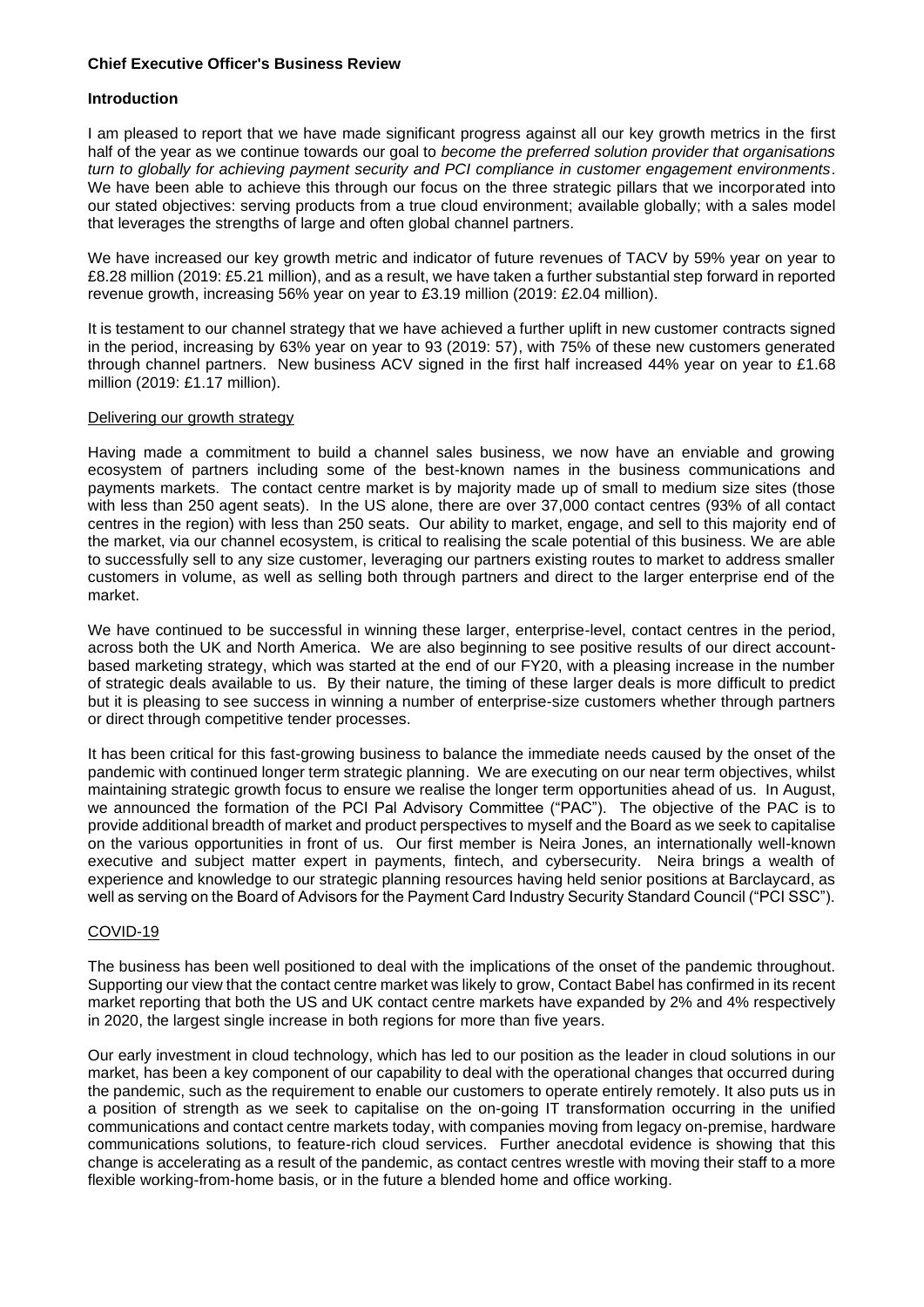The Group's progress during the pandemic is testament to our people, who have all experienced some challenging times personally during this period. At the onset of the pandemic, the Company immediately increased communications with our teams, and, as well as offering flexible work schedules, worked closely with those more greatly affected by the impacts of the pandemic. As a small, fast growing business, we take pride in the closeness of our teams across the UK and US as we all drive towards the collective corporate goals of the business. As a business we ensure we are sensitive and sympathetic to our team's personal needs as we build towards a new working normal.

# **PCI Pal Cloud**

We launched our cloud platform in October 2017 and were the first to bring secure payment services to the contact centre market through a true-cloud technology offering, available globally. Having set out a key strategic objective to be the leader in cloud-based secure payment services to the business communications market, we have expanded our platform to reach across multiple regions in EMEA, North America, and ANZ.

We have consistently added new reseller partners to our ecosystem who are often global cloud-based vendors themselves. We provide full on-boarding to these partners allowing us, where possible, to integrate with their own solution offerings thus providing these partners with easy-to-deploy PCI compliant payment solutions that they can sell alongside their own core product offerings.

At PCI Pal, we utilise AWS for the virtualised hosting of our cloud platform. We selected AWS for their market leading position in hosting, their features, resilience, and geographic coverage. Our true-cloud approach allows us to deliver services across the globe whilst maintaining data sovereignty and regional handling of payment traffic by leveraging the data regions we have created within our platform. This is both of appeal to smaller local customers who need their data to be handled within the territory in which they trade; but equally to larger multi-national organisations whose businesses may be geographically dispersed with more complex data handling requirements. Our customers can therefore use a single PCI Pal service, but choose to handle their customers' data locally wherever their services are being used.

Today we have customers live across all our availability zones within AWS: UK, Ireland, Germany, US, Canada and Australia. Many of our partners benefit from this international coverage, particularly those with a similar technical footprint. The platform has been designed and built to be managed as a single entity underpinned by cloud native technology, allowing us to be ultra-efficient in maintaining the platform, nimble in our development cycles and more robust in our release processes. We have proven our ability to expand the platform to new geographic locations to meet commercial demand, the most recent of which being the Sydney instance, activated in under two weeks. We are expecting to continue to add new geographic locations as we continue to meet the demand for our services from across the world.

# **North America**

Now in our third full financial year since launching in North America, we are seeing sales and revenue momentum building through the quantities of new contracts we have won as a result of the partnerships we have put in place as well as through direct marketing activities. We signed 35 new customer contracts in the period, an 84% increase on the prior year, with 74% of these coming from channel partners. Our key growth metric, and indicator of future revenues, TACV for the region increased by 106% year-on-year to £2.47 million (2019: £1.20 million).

New ACV signed in the region in the period was in line with management expectations for the period at £0.72 million. This is similar to the prior year comparable of £0.67 million, but this prior year number did include the Company's second largest contract signed to date at £0.44 million ACV.

Although still smaller numbers due to our time in the region, the continued sales momentum is now beginning to flow through to recognised revenues which increased to £0.84 million (2019: £0.15 million). Revenues for the region represented 26% of total Group revenues for the period (2019: 7%).

Sales highlights in the region include several new channel partnerships, all of whom were on our target lists for the year. These include Oracle and Calabrio, a global leader in Workforce Optimisation ("WFO") and call recording, both of whom are now fully on-boarded referral partners. We also signed a reseller partnership with one of the largest IT service providers to federal, state, and local government in the US, a partnership that immediately resulted in the Group's first contract with a US state. This is particularly exciting for us given our strength in the equivalent government sector in the UK.

Additionally, we have been successful in expanding an existing regional relationship we have had with a major US headquartered, global Business Process Outsourcer ("BPO") to a global relationship. We had a small number of customers with this partner in the UK and applied a similar strategy to that which enabled us to expand other UK-centric regional partnerships to other large US-owned partners. We now have a centralised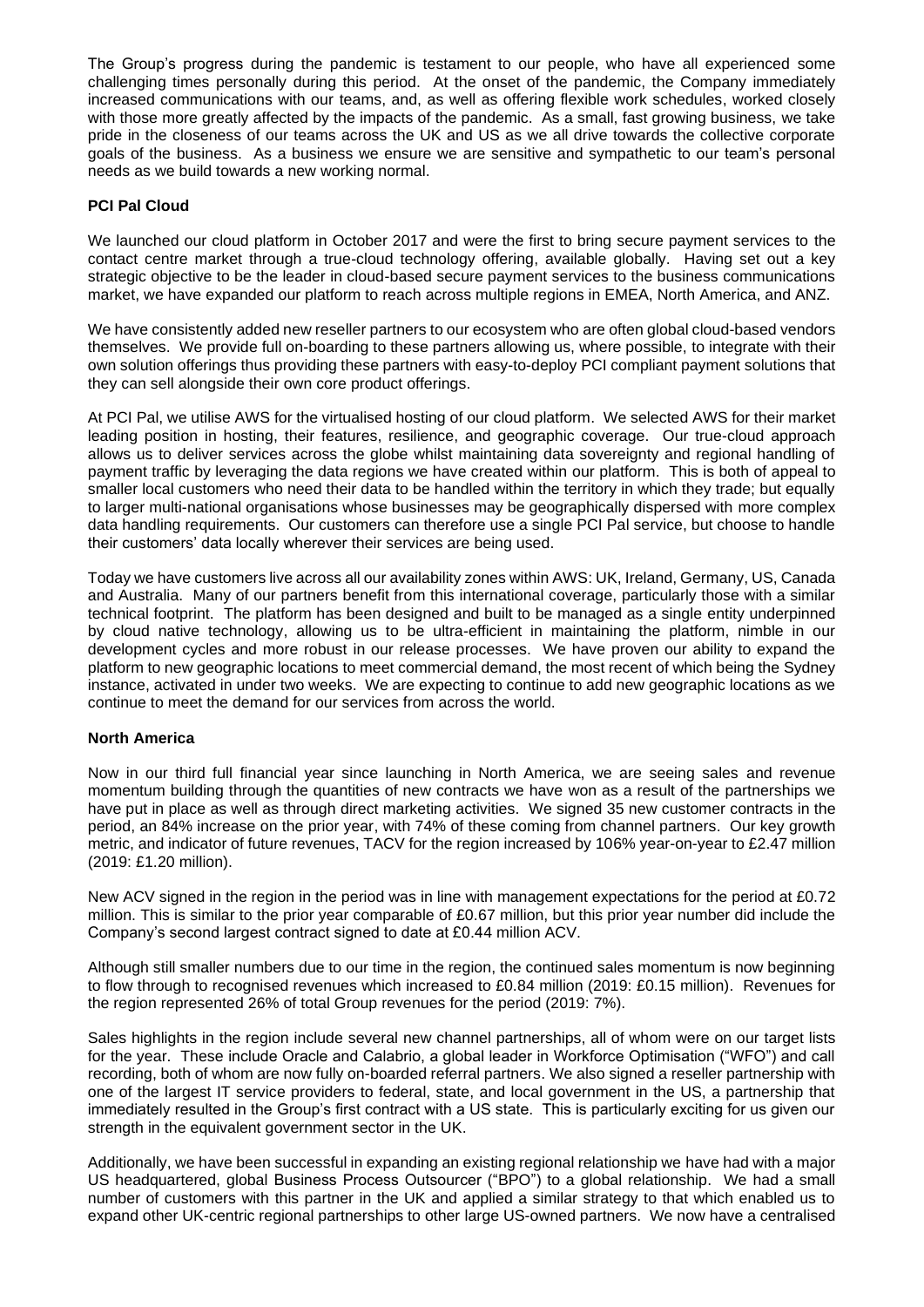relationship in place with the BPO as their secure payment solution provider of choice globally. This extended partnership has resulted in three new customer deals in the period in the US and Spain, all with well-known brands. This is a further illustration as to how our US sales activities can benefit our other regions.

From a direct sales perspective, the highlight sale was to a North American headquartered, popular fashion retailer with stores worldwide. With more than 1,500 agent seats, we were extremely pleased for this customer to be live with our services within 10 weeks of signing. Additionally, we have continued to sign other strong brands, and these include Fortune 500 companies. A number of these deals have been secured as "initial phase" deals and we are expecting to sell our services to other parts of these organisations over the coming years.

Overall, I am extremely pleased with how the US region is developing for us. The market is approximately six times larger than the UK market and we are building good sales and revenue momentum on the back of our increasing brand awareness. We are confident that the US region will play an increasingly important part in the continued growth of the Group over the coming years.

# **EMEA**

Of our two core regions today, the EMEA business served by our UK-based team, is the more mature. Sales momentum has been strong in the region due to the growing opportunities we are seeing with our global partners, many of whom are US-headquartered, with UK and pan-European operations. These opportunities are adding to the existing sales activity we have developed with other longer standing regional partnerships within the region.

New ACV signed in the period increased by 96% year on year to £0.96 million (2019: £0.49 million) bringing our key future revenue indicator of TACV for the region to £5.80 million, a 45% increase year on year (2019: £4.01 million). We signed 58 new customer contracts in the period, a substantial 53% increase on the prior year, illustrating the scale potential of our channel business model.

We increased revenues in the region for the period by 24% to £2.35 million (2019: £1.90 million), of which 86% was recurring (2019: 86%). Revenues in EMEA are generated both from services on our first-generation, privately hosted platform and, since 2018, from our margin-rich, true-cloud AWS environment. We ceased selling new services on the first-generation platform in 2018.

We are consistently winning new business with large, recognised brands, with the majority of our EMEA new business coming from the UK where the entirety of our sales team is based today. Sales highlights included the signing of a major UK airline, won through our growing reseller relationship with one of the world's leading European headquartered BPOs. Since the period end this customer has gone live. Additionally, we have continued to add to our strength as the leading provider in our space to the public sector in the UK, adding several local authorities as well as one of the largest councils in England. We continue to grow our relationships with both Capita Pay 360 (the payments arm of Capita PLC) and Civica.

# **Channel Partners**

At PCI Pal, our partner-first model means that we sell primarily through channel partners, which by majority includes resellers and referral partners. We are committed to our goal *to be the go to provider of secure payment services for technology companies globally*.

Our channel sales model has been one of our three pillars of strategic focus since we set out the current plan over four years ago. Our partners include some of the best known names in the high-growth business communications markets (CCaaS and UCaaS) such as 8x8, Genesys, Vonage, and Talkdesk; as well as partners from a variety of markets including payment gateways, BPOs, and systems integrators. In the period, 75% of all new contracts were generated from partners (2019: 84%), which contributed 64% of the recurring ACV value signed in the period (2019: 47%). This was an anticipated proportionate increase in value as quantities of contracts from partners increase with partner relationships maturing that have been secured in previous years.

We categorise our partners into four different groups:

- Integrated Partners Such as CCaaS, UCaaS or carrier partners with tight telephony, and sometimes desktop, integrations. Repeatable integrations facilitate shorter customer implementation times.
- Solution Providers Typically Value Added Resellers ("VARs") and Systems Integrators of the major traditional telephony platforms such as Genesys, Cisco, and Avaya. Solution Providers also include payment service providers such as Worldpay B2B, Capita Pay 360, and Civica; as well as BPOs.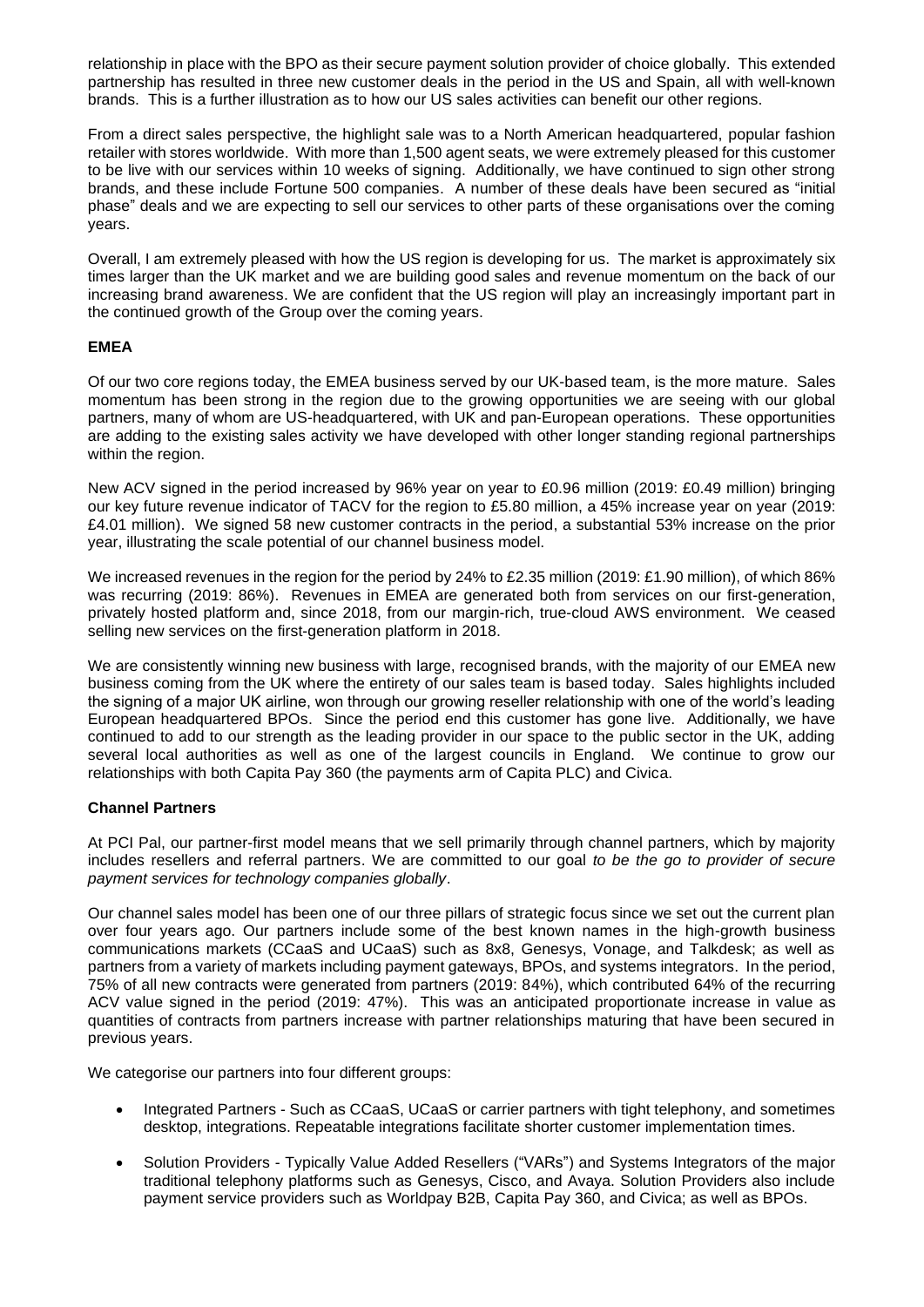- Referral Partners Partners who introduce customers to us, to whom we then sell direct. These include Master Agents, consultants, as well as other organisations who may prefer to first introduce, prior to becoming a fully enabled reseller.
- Technology Partners typically these are major technology vendors with whom we have sought technology accreditations that allow us to sell to both their own partner communities and also major enterprise customers, such as Oracle.

Whilst we have been focused on maximising the opportunities that we have with our partners, many of whom we have been working with for under two years, we have been successful in growing our partner eco-system securing new partnership agreements with a number of organisations, the majority of which were on our target lists at the start of the year.

We were pleased to secure our first reseller in the United States in the Federal, State, and local US government sector. Two of our longest standing partners in the UK are public sector leaders, Capita and Civica, and with more than 40 customers in the public sector in the UK alone, we are excited by this new US partnership, which immediately resulted in our first contract with a US state.

We increased our marketing collaboration with our partners at the onset of the pandemic as a response to reduced, in-person marketing opportunities at events and conferences, and we have maintained this momentum with our partners ever since. We are using multiple channels through our digital marketing strategy, including our new podcast series that we launched in December 2020 publishing several episodes to date including partner collaborations.

# **Operations**

As we continue to focus operationally on people, process, and technology, I am extremely pleased with our continued progress in the business' operational capabilities related to customer implementations. We have made extensive improvements to our capabilities since we first introduced our key delivery metric of TTGL in January 2019. We will continue to evolve our capabilities operationally that will allow us to achieve the operational gearing that our subscription-based, SaaS model brings.

In spite of the difficulties caused by the pandemic we have further improved TTGL for customers signed in the last 12 months by 16% since the end of the full prior year to 3.7 months (30 June 2020: 4.4 months), with 67 new customers live with our services in the period. This is a substantial 123% increase year on year (2019: 30). These 67 customers account for £1.80 million in annual recurring revenue, which again is a substantial 350% increase on the prior year comparator (2019: £0.4 million). Being a cloud only solution means that our customers can access our services with deployments maintained entirely remotely. We have no need to visit any customer sites.

More pleasing to me is that we are handling this growth in a way that our customers and partners appreciate. Our Net Promoter Scores, which measure how satisfied our customers are with our deployment services, have increased since FY2020 year end and now stand at 163% above the global NPS benchmark.

The operational highlight of the period was the go live of our largest customer in the United States, which is now live across more than 4,000 agents who work across several contact centre locations in the region. This was a highly successful engagement for PCI Pal, with the customer's project team winning an award internally for the success of the overall project delivery.

### **Outlook**

We are well positioned to continue the momentum we have built in the period having made another significant step forward in all key growth metrics in the first half. Whilst we remain mindful of the pandemic and impacts this is having on some businesses and sectors, the strength of our near-term sales pipelines, as well the continued accumulation of our key growth metric of TACV, give the Board confidence of achieving market expectations for the full year.

Up to the end of February we have signed a further 26 new customer contracts, as well as continued to expand our partner eco-system, which included a new reseller partnership with a large telecommunications company in Spain, as well as a global extension to a regional reseller agreement we have had in place with a large payment processor in the US.

Our capability to work with our customers and partners entirely remotely has seen a further 10 customers go live with our services up to the end of February. These customers include the largest contract signed in FY2020, as well as a well-known FTSE 250 company signed earlier this financial year.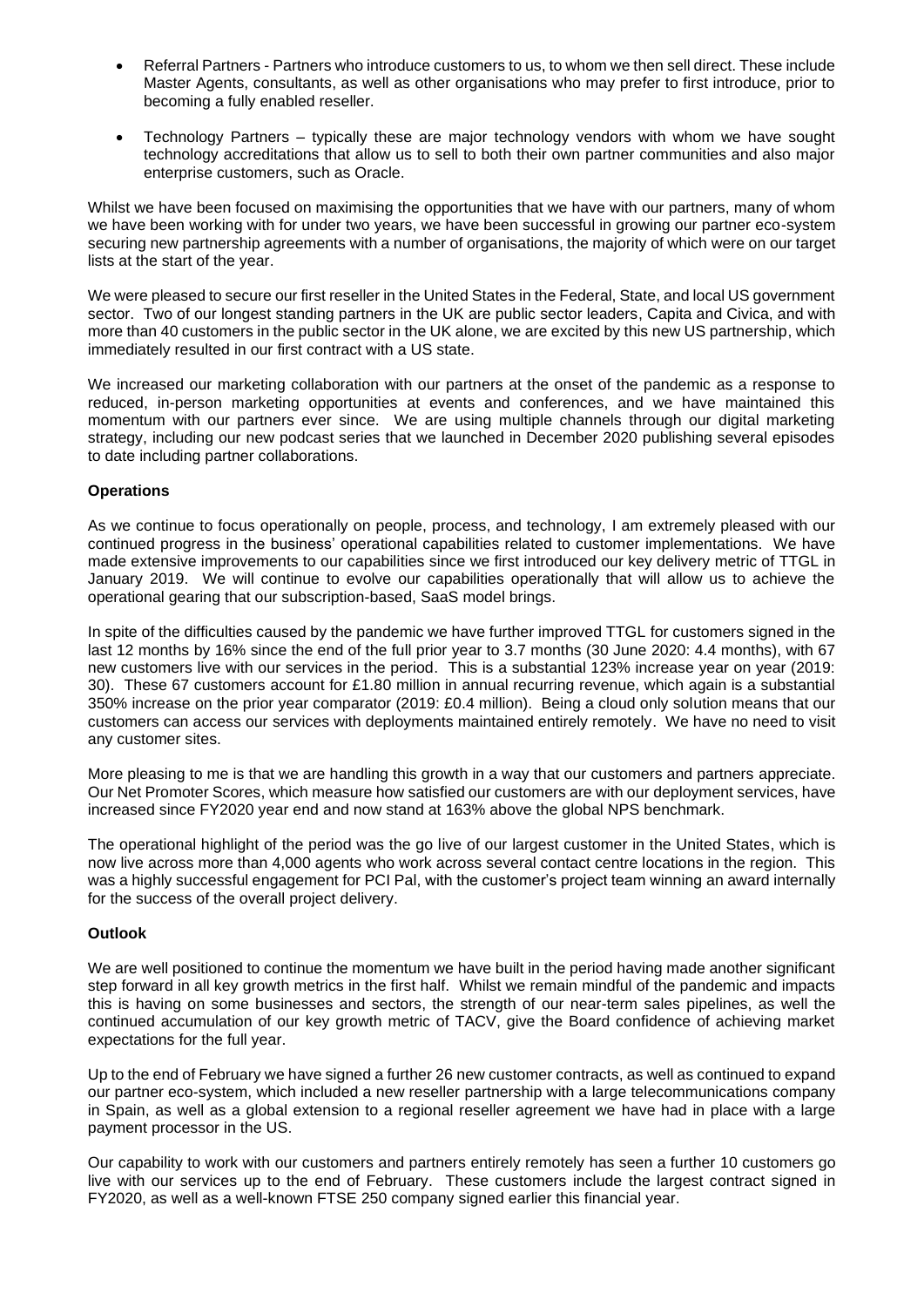We were the first company to launch a true cloud, next generation, solution in our market. Since its launch in 2017, we have seen a strong and growing take up of our services from key technology vendors who we have partnered with. Worldwide, more and more companies are looking to update their business communications needs and are by majority investing in the latest cloud-based solutions available from these key partners of ours, who then resell our complementary solutions as part of their offerings. We are therefore well positioned to continue to grow the business we have built today. We will look to capitalise on the opportunities that we have in front of us globally that will continue to drive stepped, long term increases in our key growth metric of TACV.

James Barham Chief Executive Officer 8 March 2021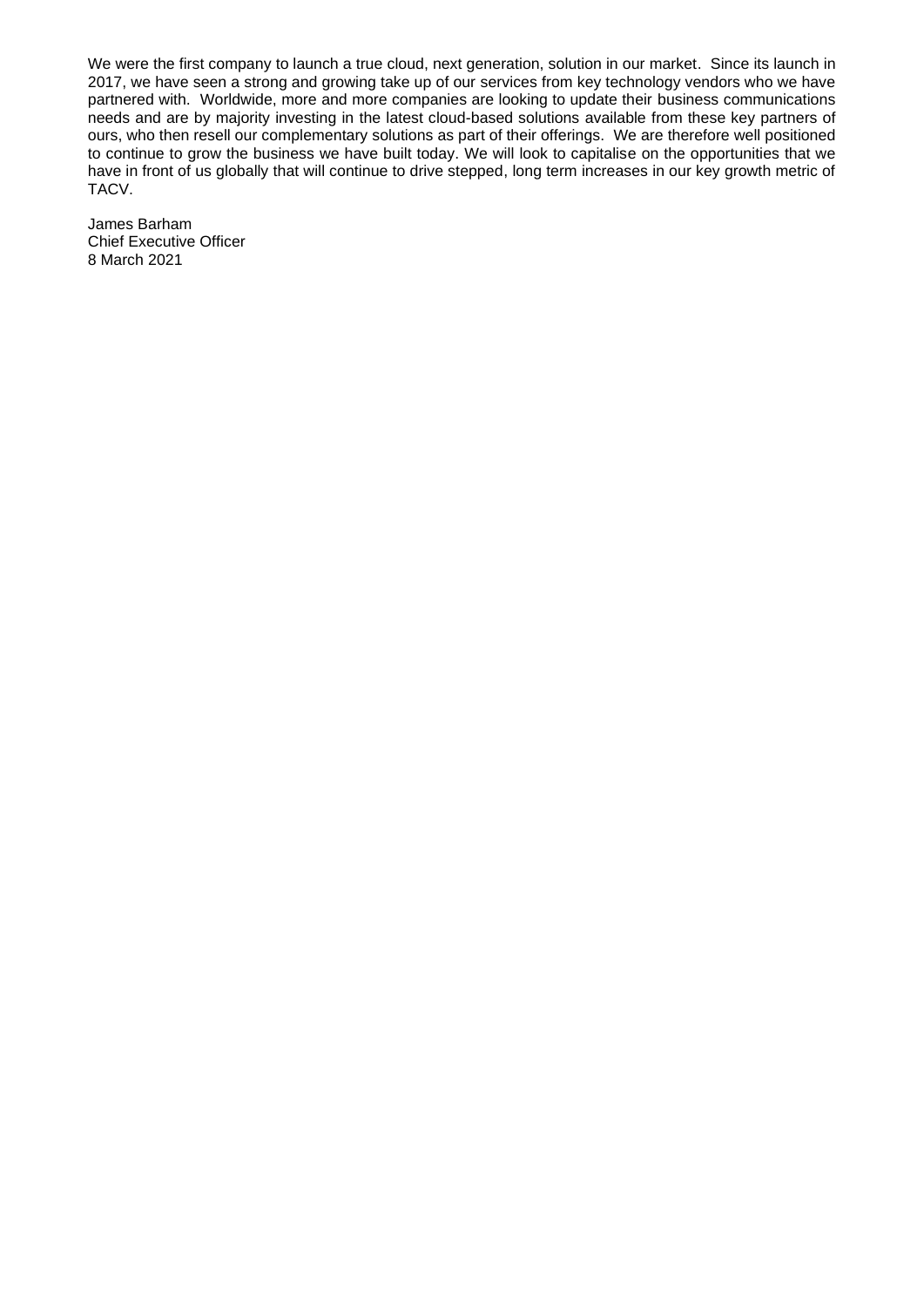## **CFO's Financial Review**

#### Revenue and gross margin

Group revenue grew by 56% to £3.19 million (2019: £2.04 million) and gross margin improved to 73% (2019: 67%). This improvement continues to reflect the higher margin revenue generated by the PCI Pal platform hosted on AWS which has only a limited reliance on third party suppliers to receive or deliver calls. Going forward, we expect the gross margin to continue to improve as more sales, delivered on the AWS platform, reach revenue recognition.

The Group's revenue reflects its SaaS business model. It delivers its services mostly through channel partners into contact centres who are charged primarily on a recurring licence basis. The terms of the sales contracts generally allow for automatic renewal of the licences for a further 12 month period at the end of their initial term. Renewal and retention rates continue to be extremely high again exceeding 95%+.

With the strong sales performance of the first half of the year the Group finished the period with a TACV of £8.28 million (2019: £5.21 million) providing the Group with high visibility of revenue for the remainder of the financial year.

#### Administrative expenses

Total administrative expenses were £4.47 million (2019: £3.65 million), an increase of 22%.

The Group has continued to take on new headcount to support our growth with the number of employees increasing from 58 as at the 30 June 2020 to 65 at the period end.

Personnel costs charged to the Comprehensive Income Statement (including commission, bonuses and travel and subsistence expenses) were £2.95 million (2019: £2.66 million), of which £0.39 million (2019: £0.46 million) was capitalised as Software Development costs. Personnel costs make up 73% (2019: 77%) of the administrative costs of the business.

The expense of running our AWS platform and associated software was £0.38 million in the period (2019: £0.22 million). This expense includes the platforms used for developing, staging and testing of our solutions, as well as the cost of running the six production instances active today.

Included in the administrative expenses is a charge for exchange movements of £0.37 million which has been caused by the strengthening of the US dollar from \$1.2540 as at 30 June 2020 to \$1.3497 as at 31 December 2020 (2019: £0.16 million) and a depreciation/amortisation charge of £0.35 million (2019: £0.25 million)

### Adjusted operating loss

The regional operating results and underlying performance analysis used within the Group are shown in Notes 4 & 5 below. Adjusted operating losses, excluding the changes resulting of the Group's share option scheme and any exchange gains and losses charged to the Income Statement, improved 18 % to a loss of £1.71 million (2019: £2.09 million).

Adjusted EBITDA losses improved by 26% to a loss of £1.36 million (2019: £1.84 million). Of particular note is that the EMEA operation, the Group's largest division, reported a much reduced Adjusted EBITDA loss of £0.17 million (2019 £0.46 million) as it continues to move towards profitability.

#### Key financial performance indicators

The directors use several Key Financial Performance Indicators (KPIs) to monitor the performance of the Group, its subsidiaries and targets. The principal KPIs are as follows:

|    |                                      | As at<br>31 Dec 2020 | As at<br>30 Jun 2020 | As at<br>31 Dec 2019 |
|----|--------------------------------------|----------------------|----------------------|----------------------|
|    |                                      |                      |                      |                      |
|    | Revenue in six month period          | £3.19 million        | £2.36 million        | £2.04 million        |
| 2. | Gross Margin % over six month period | 72.8%                | 70.7%                | 67.4%                |
|    |                                      |                      |                      |                      |
| 3. | Signed ACV in six month period       | £1.68 million        | £1.45 million        | £1.17 million        |
|    |                                      |                      |                      |                      |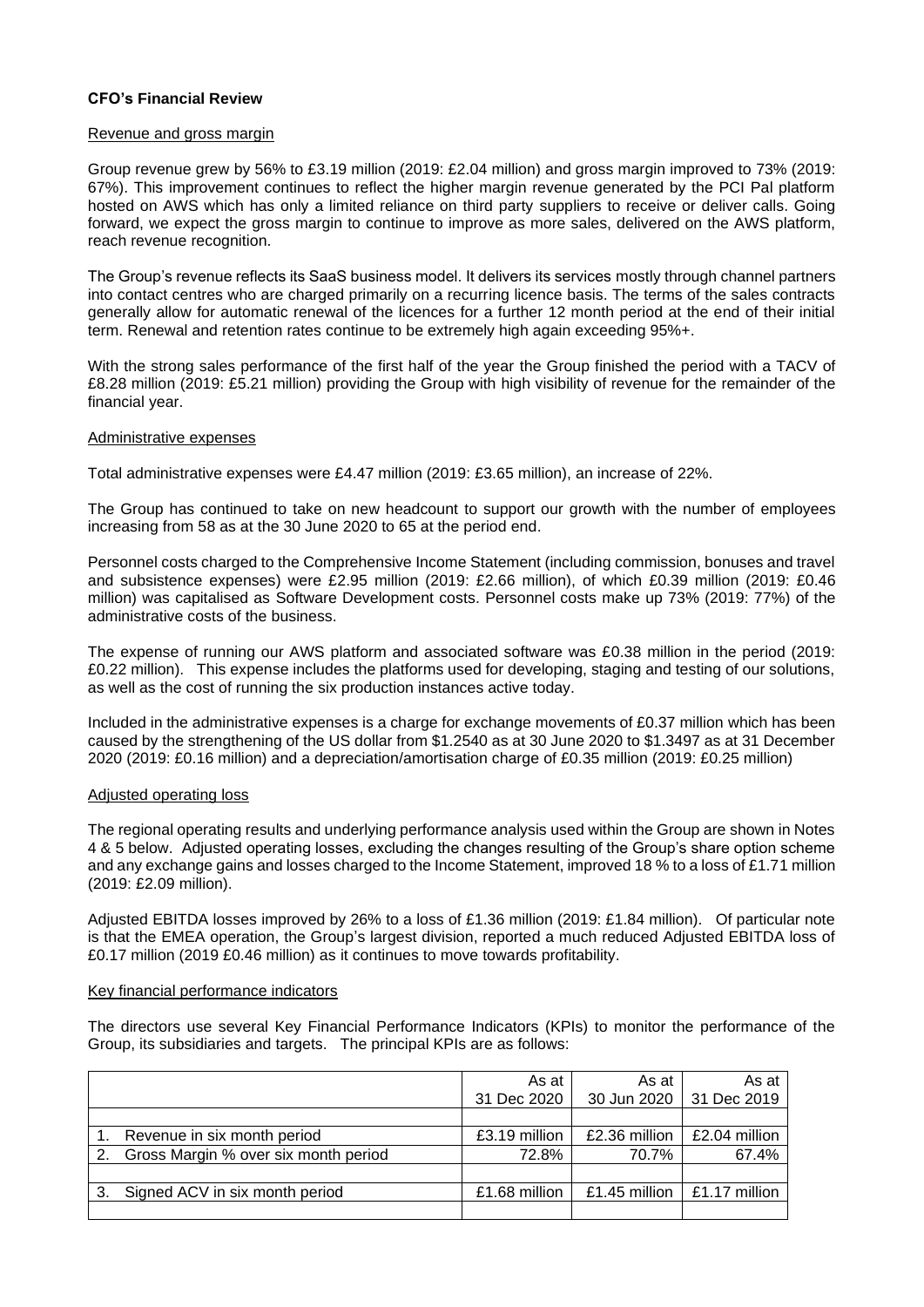| 4. | Contracted TACV <sup>1</sup> deployed and live | £5.89 million | £4.04 million | £3.46 million |
|----|------------------------------------------------|---------------|---------------|---------------|
| 5. | Contracted TACV in deployment                  | £2.12 million | £2.19 million | £1.37 million |
| 6. | Contracted TACV - projects on hold             | £0.27 million | £0.52 million | £0.38 million |
|    | <b>Total Contracted TACV</b>                   | £8.28 million | £6.75 million | £5.21 million |
|    |                                                |               |               |               |
| 8. | 12 month TTGL 3                                | 16 weeks      | 19 weeks      | 16 weeks      |
|    |                                                |               |               |               |
| 9. | Cash facilities available <sup>2</sup>         | £4.23 million | £5.55 million | £2.73 million |
|    | 10. Deferred Income                            | £6.36 million | £4.53 million | £4.00 million |
|    |                                                |               |               |               |
|    | 11. Ratio Personnel cost to administrative     | 73%           | 77%           | 77%           |
|    | expenses                                       |               |               |               |
|    | 12. FTE Headcount (excluding non-executive     | 65            | 58            | 55            |
|    | directors)                                     |               |               |               |

<sup>1</sup>TACV is the total annual recurring revenue of all signed contracts, whether invoiced and included in deferred revenue or still to be deployed and/or not yet invoiced

<sup>2</sup> Cash balance plus undrawn debt facilities

<sup>3</sup> Total delivery time for all AWS contracts signed in the last 12 months from the date of signature through to the date of go live. The week count includes periods where the contracts were on hold.

#### Capital expenditure

As required by IAS 38, we have capitalised a further £0.39 million (2019: £0.46 million) in software development expenditure as we continue to invest in our cloud platform and introduce new features and products. Over the coming years we are expecting the rate of capitalisation to diminish as the rate of enhancements to the core platform functionality declines.

The Group acquired £0.08 million of intangible assets (2019 £0.07 million) and bought a negligible amount of new computer equipment in the period, mainly equipment for new starters. Being a cloud-based business, the Group has little demand for hardware.

### Professional Services Fees

During the financial year the Group generated £0.79 million (2019 £0.65 million) of set-up and professional services contracts, in conjunction with the new ACV contracts reported above. Nearly all of these contracts are invoiced on signature and form an important part of the Group's cash generation. The contract amounts will be deferred and released to the Income Statement over the length of the related contract, in accordance with IFRS 15.

### Trade receivables

Trade receivables grew to £2.00 million (30 June 2020: £1.26 million). The level of receivables reflects both debtors generated from new business sales outstanding at the end of the period as well as debtors relating to invoices raised on a monthly basis. As at the period end £1.08 million (30 June 2020: £0.62 million) of the outstanding debtors related to newly signed contracts.

As a result of the pandemic, we have seen some new challenges in collecting debts due to us. This is primarily due to our customer accounts teams moving to a working from home basis and a higher focus by them on cash retention. However, I am pleased to say that we have seen minimal bad debts and, overall, 98% of our debtors are less than 120 days old. Therefore, our cash flow has not been unduly affected.

#### Cashflow and liquidity

Cash as at the period end was £4.23 million (30 June 2020: £4.30 million).

Net cash as at the period end less Group debt facilities, was £2.11 million (30 June 2020: £3.03 million)

In September 2020, the Group drew down the final £1.25 million from its loan facilities. During the period it repaid £0.40 million of the facility under its monthly obligations. It also received £0.03 million from the exercise of some options by an employee.

Excluding these additional sources of net cash, the Group cash outflow was £0.95 million against the comparable 2019 figure of £1.51 million. The net cash outflow is far lower than the reported adjusted operating loss of £2.15 million reflecting the advance billing nature of the Group's SaaS business model, which included a payment of \$1.13 million for years 2 and 3 of multi-year prepayment arrangement with largest customer in US which was signed in FY20 and delivered early in this financial period.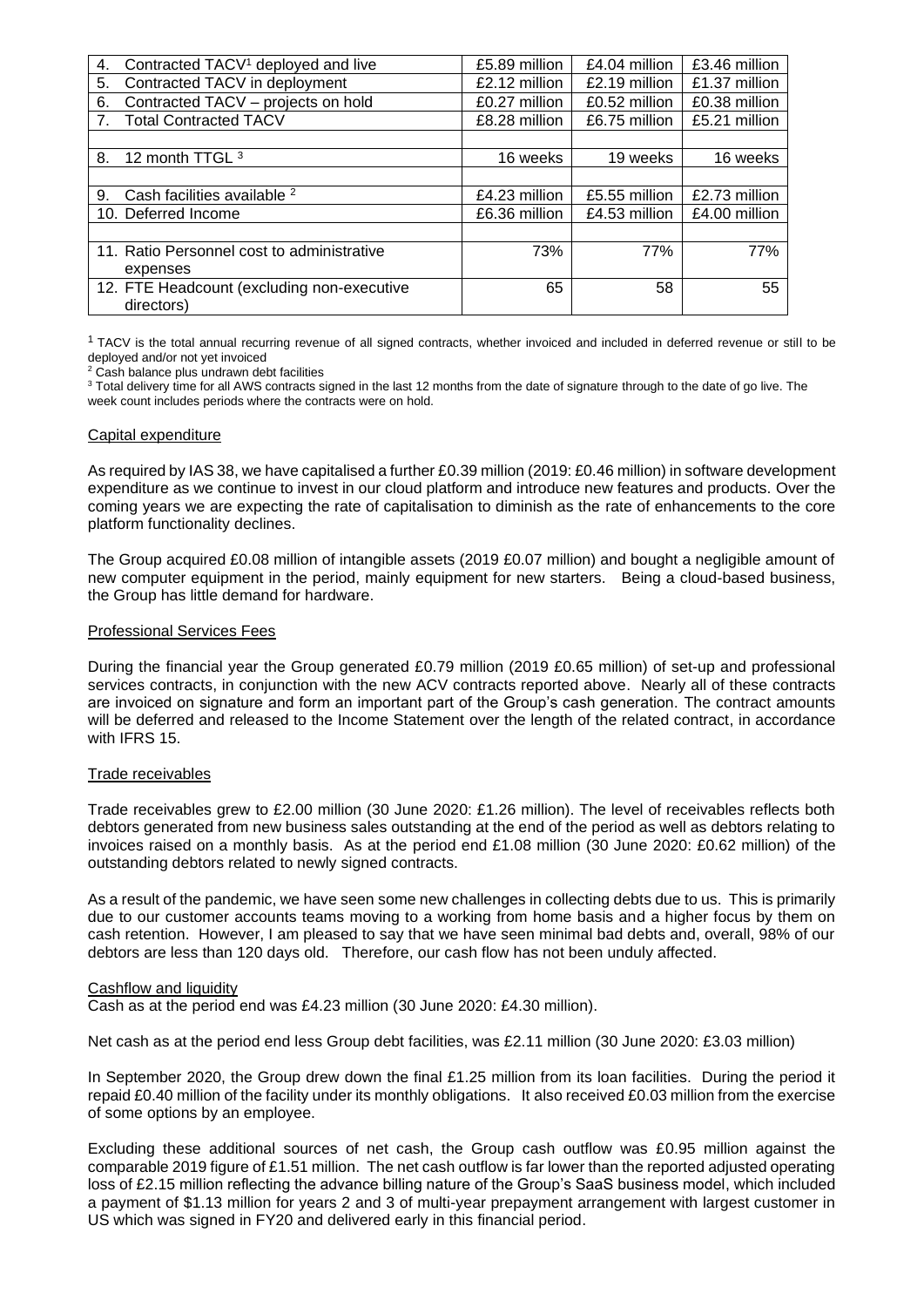As at the end of February 2021, cash has improved to £4.62 million and net cash less the Group debt facilities was £2.69 million.

William Good Chief Financial Officer 8 March 2021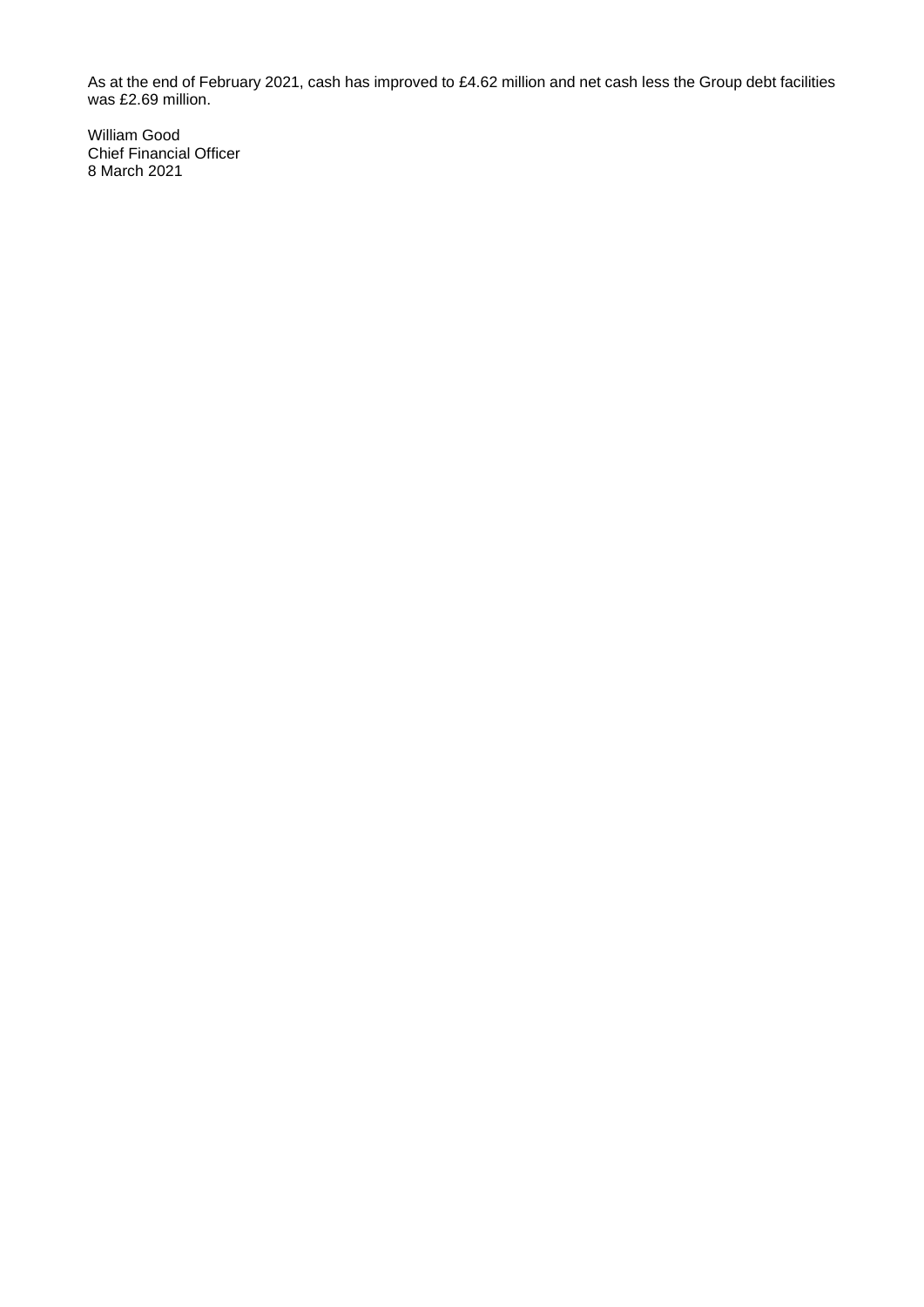# **Consolidated statement of comprehensive income**

for the six months ended 31 December 2020

| <b>Six months</b>                                          | Six months  | Twelve    |
|------------------------------------------------------------|-------------|-----------|
| ended 31                                                   | ended 31    | months    |
| <b>December</b>                                            | December    | ended 30  |
| 2020                                                       | 2019        | June      |
|                                                            |             | 2020      |
| £'000                                                      | £'000       | £'000     |
| (unaudited)                                                | (unaudited) | (audited) |
| 3,190<br><b>Revenue</b>                                    | 2,041       | 4,396     |
| (869)<br>Cost of sales                                     | (664)       | (1, 353)  |
| <b>Gross profit</b><br>2,321                               | 1.377       | 3,043     |
| (4, 467)<br>Administrative expenses                        | (3,653)     | (7, 254)  |
| Loss from operating activities<br>(2, 146)                 | (2,276)     | (4,211)   |
|                                                            |             |           |
| (2,075)<br>Adjusted loss from operating activities         | (2,252)     | (4, 103)  |
| (71)<br>Expenses relating to share options                 | (24)        | (108)     |
| Loss from operating activities<br>(2, 146)                 | (2, 276)    | (4, 211)  |
|                                                            |             |           |
| (108)<br>Bank charges and interest payable                 | (49)        | (140)     |
| Interest receivable<br>0                                   |             | 1         |
| (2, 254)<br>Loss before taxation                           | (2,324)     | (4,350)   |
| Taxation<br>153                                            | 221         | 221       |
| Total comprehensive loss for the period<br>(2, 101)        | (2, 103)    | (4, 129)  |
|                                                            |             |           |
| Other comprehensive expense: items that will be classified |             |           |
| subsequently to profit and loss                            |             |           |
| 434<br>Foreign exchange translation differences            | 156         | (49)      |
| Total comprehensive loss for the period<br>(1,667)         | (1, 947)    | (4, 178)  |

# **Loss per share expressed in pence**

| $\sim$ $\sim$ $\sim$<br>75K<br>าแเ<br>ເບບ<br>-<br>. | $ -$<br>.54<br>э. | $\lambda$<br>$-1$<br>. .<br>__ | RΔ<br>. . |
|-----------------------------------------------------|-------------------|--------------------------------|-----------|
|                                                     |                   |                                |           |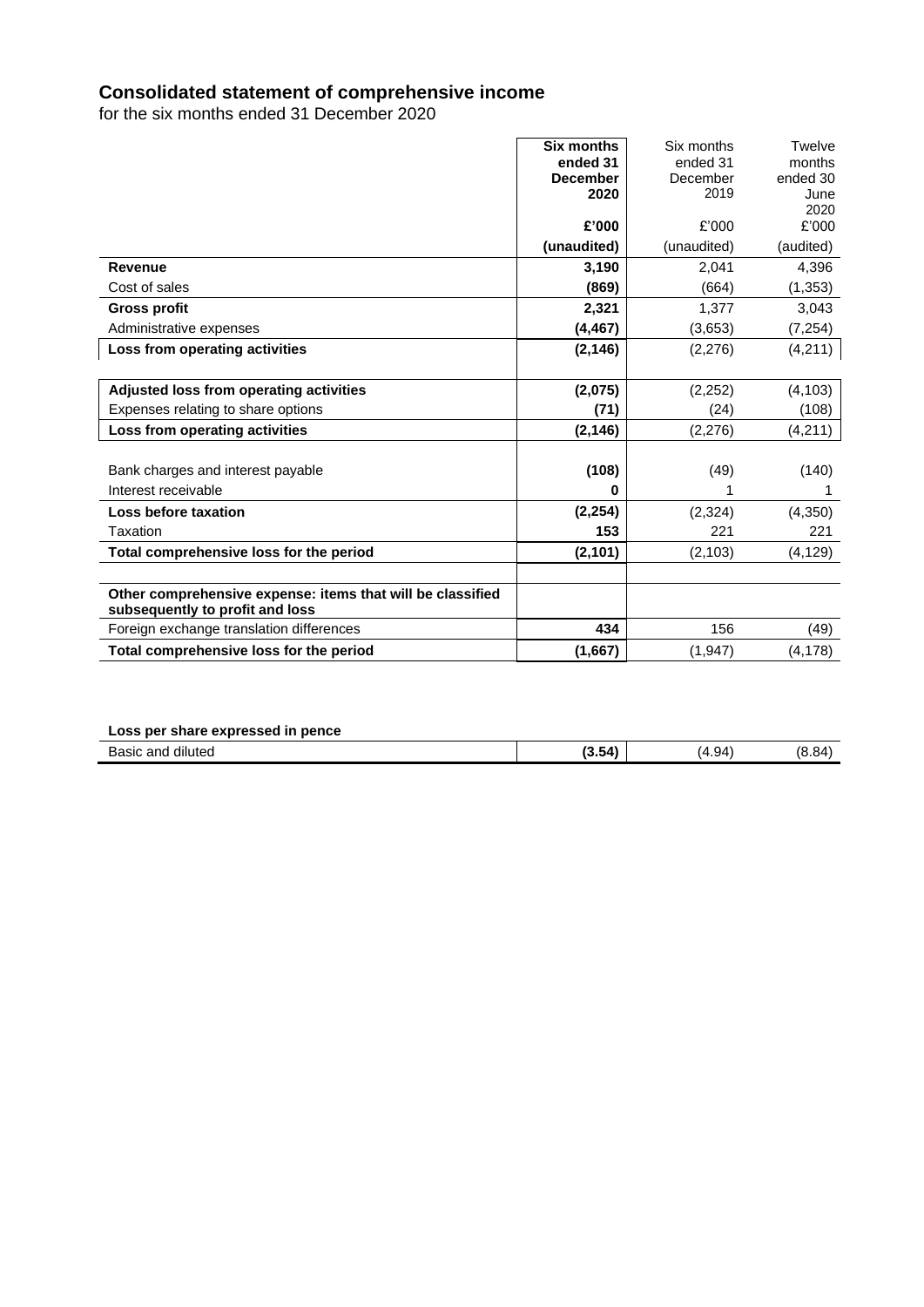# **Consolidated statement of financial position**

as at 31 December 2020

|                                                    | 31 December    | 31 December | 30 June   |
|----------------------------------------------------|----------------|-------------|-----------|
|                                                    | 2020           | 2019        | 2020      |
|                                                    | £'000          | £'000       | £'000     |
|                                                    | (unaudited)    | (unaudited) | (audited) |
| <b>Assets</b>                                      |                |             |           |
| <b>Non-current assets</b>                          |                |             |           |
| Plant & equipment                                  | 82             | 102         | 103       |
| Intangible assets                                  | 2,296          | 1,605       | 2,139     |
| Trade & other receivables                          | 560            | 216         | 368       |
| Non-current assets                                 | 2,938          | 1,923       | 2,610     |
| <b>Current assets</b>                              |                |             |           |
|                                                    |                | 2,754       |           |
| Trade and other receivables                        | 2,944<br>4,228 |             | 2,343     |
| Cash and cash equivalents<br><b>Current assets</b> |                | 1,478       | 4,301     |
|                                                    | 7,172          | 4,232       | 6,644     |
| <b>Total assets</b>                                | 10,110         | 6,155       | 9,254     |
|                                                    |                |             |           |
| <b>Liabilities</b>                                 |                |             |           |
| <b>Current liabilities</b>                         |                |             |           |
| Trade and other payables                           | (1, 278)       | (1, 159)    | (1,520)   |
| Deferred Income                                    | (4, 549)       | (3, 285)    | (3,674)   |
| Other interest-bearing loans and borrowings        | (1, 156)       | (545)       | (545)     |
| <b>Current liabilities</b>                         | (6,983)        | (4,989)     | (5,739)   |
| <b>Non-current liabilities</b>                     |                |             |           |
| Other Payables                                     |                |             | (16)      |
| Deferred Income                                    | (1, 814)       | (719)       | (859)     |
| Long term borrowings                               | (964)          | (955)       | (728)     |
| Non-current liabilities                            | (2,778)        | (1,674)     | (1,603)   |
| <b>Total liabilities</b>                           | (9,761)        | (6,663)     | (7, 342)  |
| <b>Net assets/(liabilities)</b>                    | 349            | (508)       | 1,912     |
|                                                    |                |             |           |
| Shareholders' equity                               |                |             |           |
| Share capital                                      | 595            | 427         | 594       |
| Share premium                                      | 9,050          | 4,618       | 9,018     |
| Other reserve                                      | 360            | 205         | 289       |
| Currency reserve                                   | 247            | 18          | (187)     |
| Profit & loss account                              | (9,903)        | (5,776)     | (7, 802)  |
| <b>Total shareholders' equity</b>                  | 349            | (508)       | 1,912     |

Deferred income has been disclosed separately in these interim statements. This treatment differs from that in the audited accounts for the year ending 30 June 2020.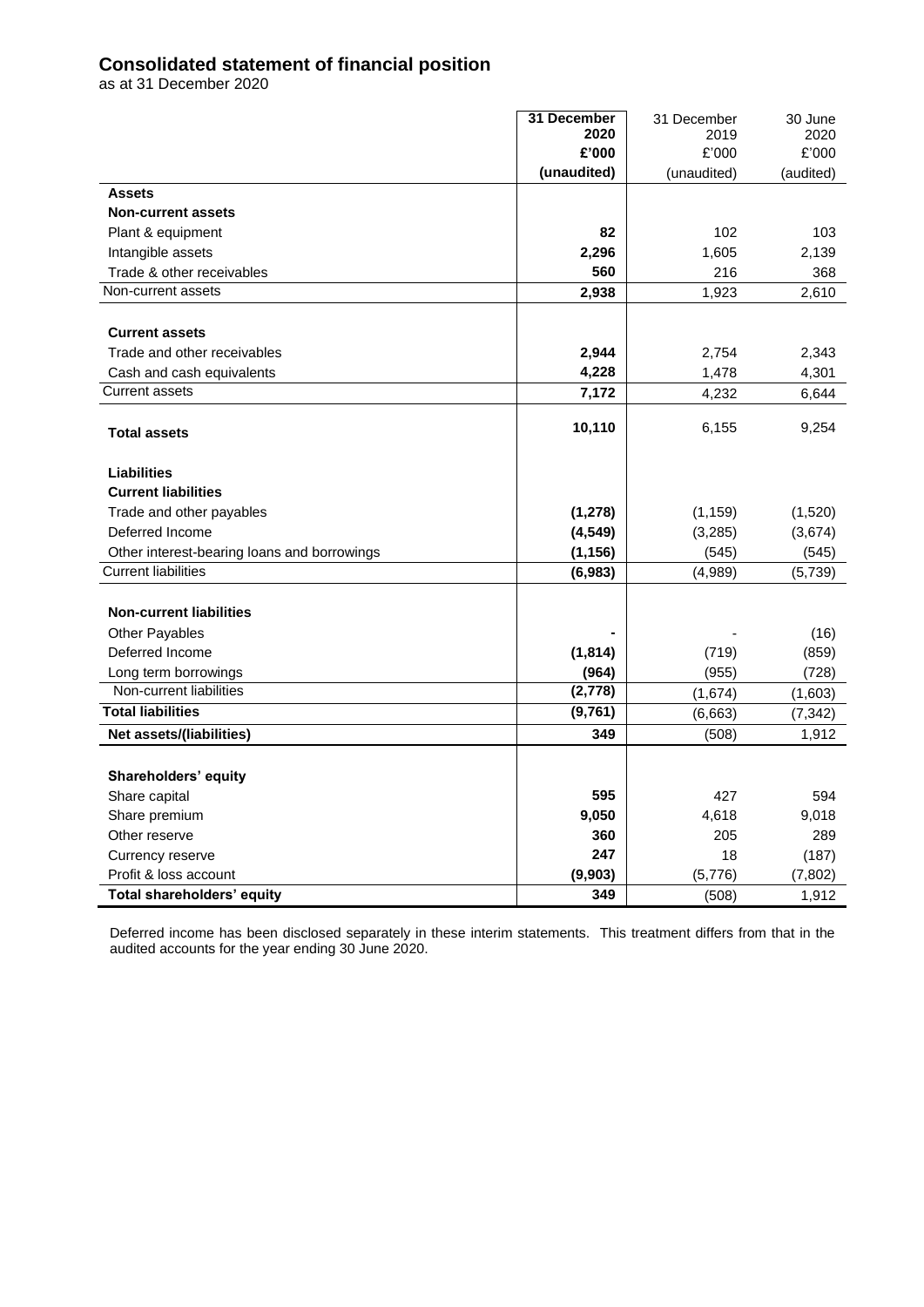# **Consolidated interim statement of changes in equity**

as at 31 December 2020 (unaudited)

|                                 | Share                    | Share   | Other                    | Retained                 | Currency                 | Total<br>shareholders |
|---------------------------------|--------------------------|---------|--------------------------|--------------------------|--------------------------|-----------------------|
|                                 | capital                  | premium | reserve                  | earnings                 | reserve                  | equity                |
|                                 | £'000                    | £'000   | £'000                    | £'000                    | £'000                    | £'000                 |
| Balance at 1 July 2019          | 427                      | 4,618   | 181                      | (3,673)                  | (138)                    | 1,415                 |
| Share based payment charge      | $\overline{\phantom{a}}$ |         | 24                       | $\overline{\phantom{m}}$ | $\overline{\phantom{a}}$ | 24                    |
| Dividend paid                   | $\overline{\phantom{0}}$ |         |                          |                          |                          |                       |
| Transactions with owners        |                          |         | 24                       |                          |                          | 24                    |
| Retranslation of foreign assets |                          |         |                          |                          | 156                      | 156                   |
| Loss for the period             |                          |         |                          | (2, 103)                 |                          | (2, 103)              |
| Total comprehensive loss        |                          |         |                          | (2, 103)                 | 156                      | (1, 947)              |
| Balance as at 31 December 2019  | 427                      | 4,618   | 205                      | (5,776)                  | 18                       | (508)                 |
| Balance as at 1 January 2020    | 427                      | 4,618   | 205                      | (5,776)                  | 18                       | (508)                 |
| Share based payment charge      |                          |         | 84                       |                          | $\blacksquare$           | 84                    |
| New shares issued net of costs  | 167                      | 4,400   |                          |                          |                          | 4,567                 |
| Dividend paid                   |                          |         |                          |                          | $\overline{\phantom{a}}$ |                       |
| Transactions with owners        | 167                      | 4,400   | 84                       |                          |                          | 4,651                 |
| Retranslation of foreign assets |                          |         |                          |                          | (205)                    | (205)                 |
| Loss for the period             | $\blacksquare$           |         | $\overline{\phantom{a}}$ | (2,026)                  |                          | (2,026)               |
| Total comprehensive loss        |                          |         |                          | (2,026)                  | (205)                    | (2, 231)              |
| Balance at 30 June 2020         | 594                      | 9,018   | 289                      | (7, 802)                 | (187)                    | 1,912                 |
|                                 |                          |         |                          |                          |                          |                       |
| Balance at 1 July 2020          | 594                      | 9,018   | 289                      | (7, 802)                 | (187)                    | 1,912                 |
| Share based payment charge      |                          |         | 71                       |                          |                          | 71                    |
| New shares issued net of costs  | 1                        | 32      |                          |                          |                          | 33                    |
| Dividend paid                   |                          |         |                          |                          |                          |                       |
| Transactions with owners        | 1                        | 32      | 71                       |                          |                          | 104                   |
| Retranslation of foreign assets |                          |         |                          |                          | 434                      | 434                   |
| Loss for the period             |                          |         |                          | (2, 101)                 |                          | (2, 101)              |
| Total comprehensive loss        |                          |         |                          | (2, 101)                 | 434                      | (1,667)               |
| Balance at 31 December 2020     | 595                      | 9,050   | 360                      | (9,903)                  | 247                      | 349                   |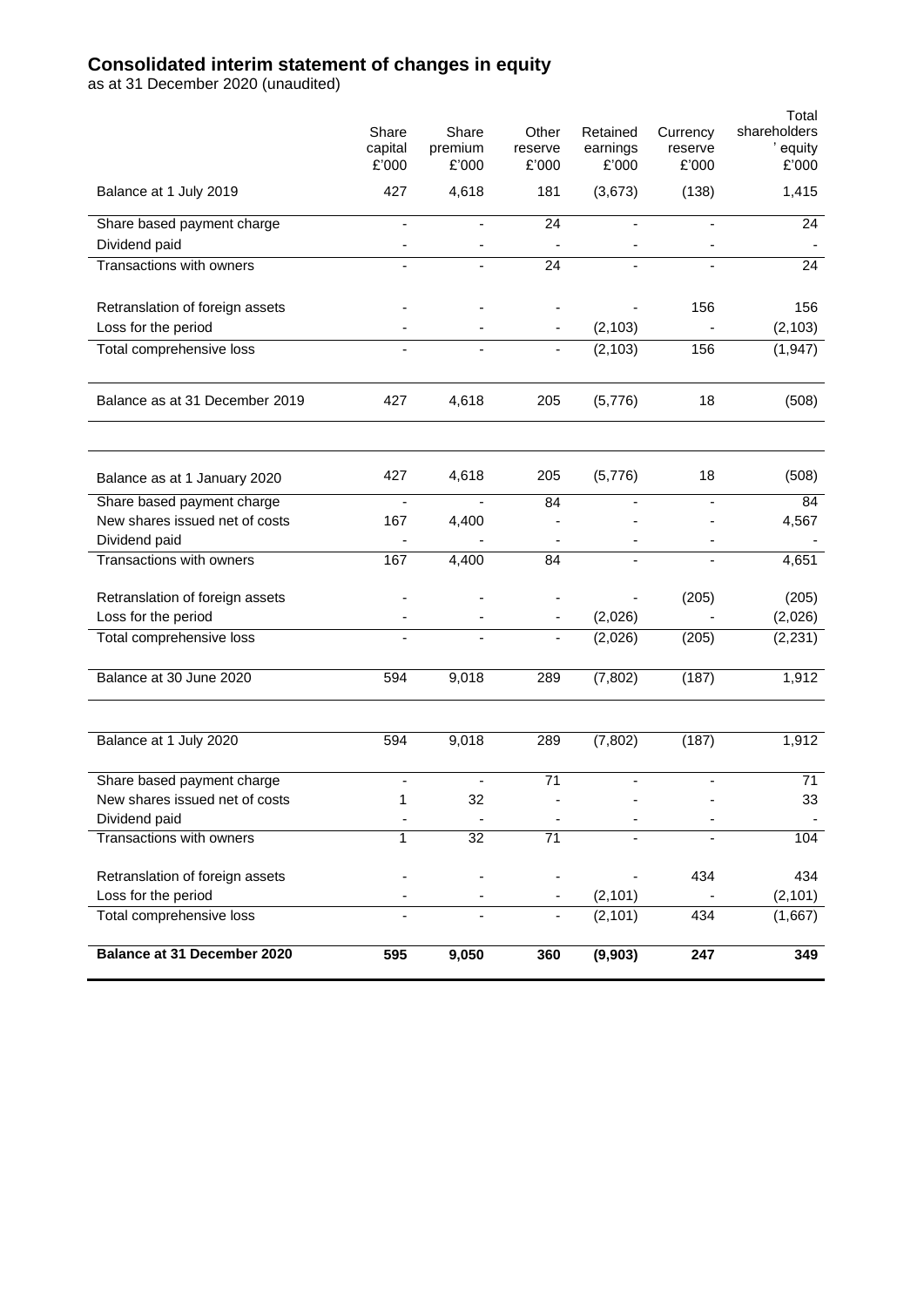# **Consolidated statement of cash flows**

for the six months ended 31 December 2020

|                                                      | <b>Six months</b>       | Six months       | <b>Twelve</b>    |
|------------------------------------------------------|-------------------------|------------------|------------------|
|                                                      | ended 31                | ended 31         | months           |
|                                                      | <b>December</b><br>2020 | December<br>2019 | ended 30<br>June |
|                                                      |                         |                  | 2020             |
|                                                      | £'000                   | £'000            | £'000            |
|                                                      | (unaudited)             | (unaudited)      | (audited)        |
| Cash flows from operating activities                 |                         |                  |                  |
| Loss after taxation                                  | (2, 101)                | (2, 103)         | (4, 129)         |
| Adjustments for:                                     |                         |                  |                  |
| Depreciation of equipment and fixtures               | 35                      | 44               | 82               |
| Amortisation of intangible assets                    | 40                      | 14               | 29               |
| Amortisation of capitalised development              | 271                     | 191              | 433              |
| Interest income                                      |                         | (1)              | (1)              |
| Interest expense                                     | 98                      | 41               | 126              |
| Exchange differences                                 | 433                     | 156              | (49)             |
| Income taxes                                         | (153)                   | (221)            | (221)            |
| Share based payments                                 | 71                      | 24               | 108              |
| Increase in trade & other receivables                | (793)                   | (951)            | (713)            |
| Increase in trade & other payables                   | 1,589                   | 1,682            | 2,575            |
| Cash used in operating activities                    | (510)                   | (1, 124)         | (1,760)          |
| Dividend paid                                        |                         |                  |                  |
| Income taxes received                                | 153                     | 221              | 221              |
| Interest paid                                        | (98)                    | (41)             | (126)            |
| Net cash used in operating activities                | (455)                   | (944)            | (1,665)          |
|                                                      |                         |                  |                  |
| Cash flows from investing activities                 |                         |                  |                  |
| Purchase of property, plant and equipment            | (13)                    | (23)             | (33)             |
| Purchase of intangible assets                        | (75)                    | (66)             | (296)            |
| Development expenditure capitalised                  | (394)                   | (465)            | (1,004)          |
| Interest received                                    |                         | 1                | 1                |
| Net cash used in investing activities                | (482)                   | (553)            | (1, 332)         |
|                                                      |                         |                  |                  |
| Cash flows from financing activities                 |                         |                  |                  |
| Proceeds from borrowings                             | 1,250                   | 1,500            | 1,500            |
| Repayment of borrowings                              | (403)                   |                  | (227)            |
| Repayment of lease liabilities                       | (16)                    | (17)             | (35)             |
| Issue of shares - net of cost of issue               | 33                      |                  | 4,568            |
| Net cash generated in financing activities           | 864                     | 1,483            | 5,806            |
| Net (decrease)/increase in cash                      | (73)                    | (14)             | 2,809            |
|                                                      | 4,301                   |                  |                  |
| Cash and cash equivalents at the start of the period |                         | 1,492            | 1,492            |
| Net (decrease)/increase in cash                      | (73)                    | (14)             | 2,809            |
| Cash and cash equivalents at the end of the period   | 4,228                   | 1,478            | 4,301            |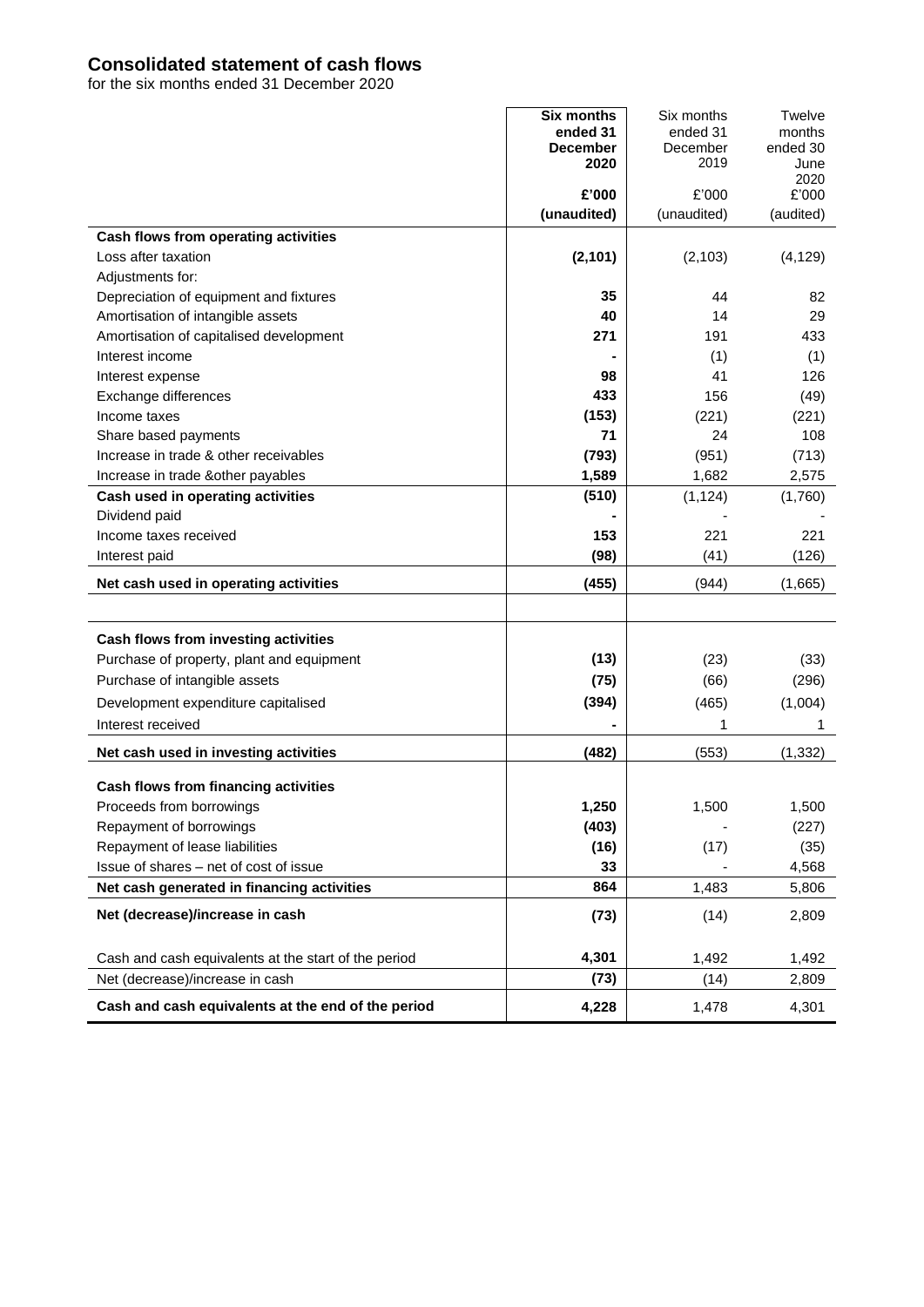### **Notes to the interim financial statements for the six months ended 31 December 2020**

## **1. Nature of activities and general information**

PCI-PAL PLC is the Group's ultimate parent company and is a public limited company domiciled in England and Wales (registration number 3869545). The company's registered office is Unit 7, Gamma Terrace, Ransomes Europark, Ipswich, Suffolk IP3 9FF. The Company's ordinary shares are traded on the AIM Market of the London Stock Exchange. The Group's consolidated interim financial statements (the "interim financial statements") for the period ended 31 December 2020 comprise the Company and its subsidiaries (the "Group").

The Company operates principally as a holding company. The main subsidiaries are engaged in the provision of services that enable customers to securely take card payments over the phone to de-risk their business activities from the threat of data loss and cybercrime. PCI Pal is a cloud-based solution.

The interim financial statements are presented in pounds sterling (£000), which is also the functional currency of the parent company.

# **2. Basis of preparation**

These consolidated interim financial statements have been prepared in accordance with International Financial Reporting Standards ("IFRS") as adopted by the European Union and on a historical basis, using the accounting policies which are consistent with those set out in the Group's annual report and accounts for the year ended 30 June 2020.

The unaudited interim financial information for the period ended 31 December 2020 does not constitute statutory accounts within the meaning of Section 435 of the Companies Act 2006. The comparative figures for the year ended 30 June 2020 are extracted from the statutory financial statements which have been filed with the Registrar of Companies and contain an unqualified audit report and did not contain statements under Section 498 to 502 of the Companies Act 2006.

#### **3. Dividends**

Given the strategic growth plans of the Group it is not proposed to declare a dividend for the period (2020: nil pence)

# **4. Analysis of results**

The first half performance of the Group can be further analysed as follows:

| Loss before<br>Taxation                         | (506)             | (1, 104)          | (644)             | (2, 254)          | (726)             | (1, 196)          | (402)             | (2, 324)          |
|-------------------------------------------------|-------------------|-------------------|-------------------|-------------------|-------------------|-------------------|-------------------|-------------------|
| Interest payable<br>Finance Income              |                   |                   |                   |                   |                   |                   | 1                 | 1                 |
| Bank charges and                                | (13)              | (3)               | (92)              | (108)             | (8)               | (4)               | (37)              | (49)              |
| <b>Loss from</b><br><b>Operating Activities</b> | (493)             | (1, 101)          | (552)             | (2, 146)          | (718)             | (1, 192)          | (366)             | (2, 276)          |
|                                                 |                   |                   |                   |                   |                   |                   |                   |                   |
| Administrative<br><b>Expenses</b>               | (2,068)           | (1, 847)          | (552)             | (4, 467)          | (1,959)           | (1, 327)          | (366)             | (3,652)           |
| Margin %                                        | 66.9%             | 89.1%             |                   | 72.8%             | 65.5%             | 92.4%             |                   | 67.4%             |
| <b>Gross Profit</b>                             | 1,575             | 746               |                   | 2,321             | 1,241             | 135               | Ξ.                | 1,376             |
| Total                                           | 2,353             | 837               | $\blacksquare$    | 3,190             | 1,895             | 146               | Ξ.                | 2,041             |
| Fees <sup>(1)</sup><br><b>Other Sales</b>       | 21                |                   |                   | 21                | 20                |                   |                   | 20                |
| <b>Professional Services</b>                    |                   |                   |                   |                   |                   |                   |                   |                   |
| Set up and                                      | 307               | 109               |                   | 416               | 242               | 46                |                   | 288               |
| Revenue<br><b>Recurring Fees</b>                | 2,025             | 728               |                   | 2,753             | 1,633             | 100               | ۰                 | 1,733             |
|                                                 | £000s             | £000s             | £000s             | £000s             | £000s             | £000s             | £000s             | £000s             |
|                                                 | <b>EMEA</b>       | North<br>America  | Central           | Total             | <b>EMEA</b>       | North<br>America  | Central           | <b>Total</b>      |
|                                                 | 2021              | 2021              | 2021              | 2021              | 2020              | 2020              | 2020              | 2020              |
|                                                 | H <sub>1</sub> FY | H <sub>1</sub> FY | H <sub>1</sub> FY | H <sub>1</sub> FY | H <sub>1</sub> FY | H <sub>1</sub> FY | H <sub>1</sub> FY | H <sub>1</sub> FY |

(1) Set up and Professional Services Fees represents the amortisation of set up fees and other professional services income deferred under IFRS 15